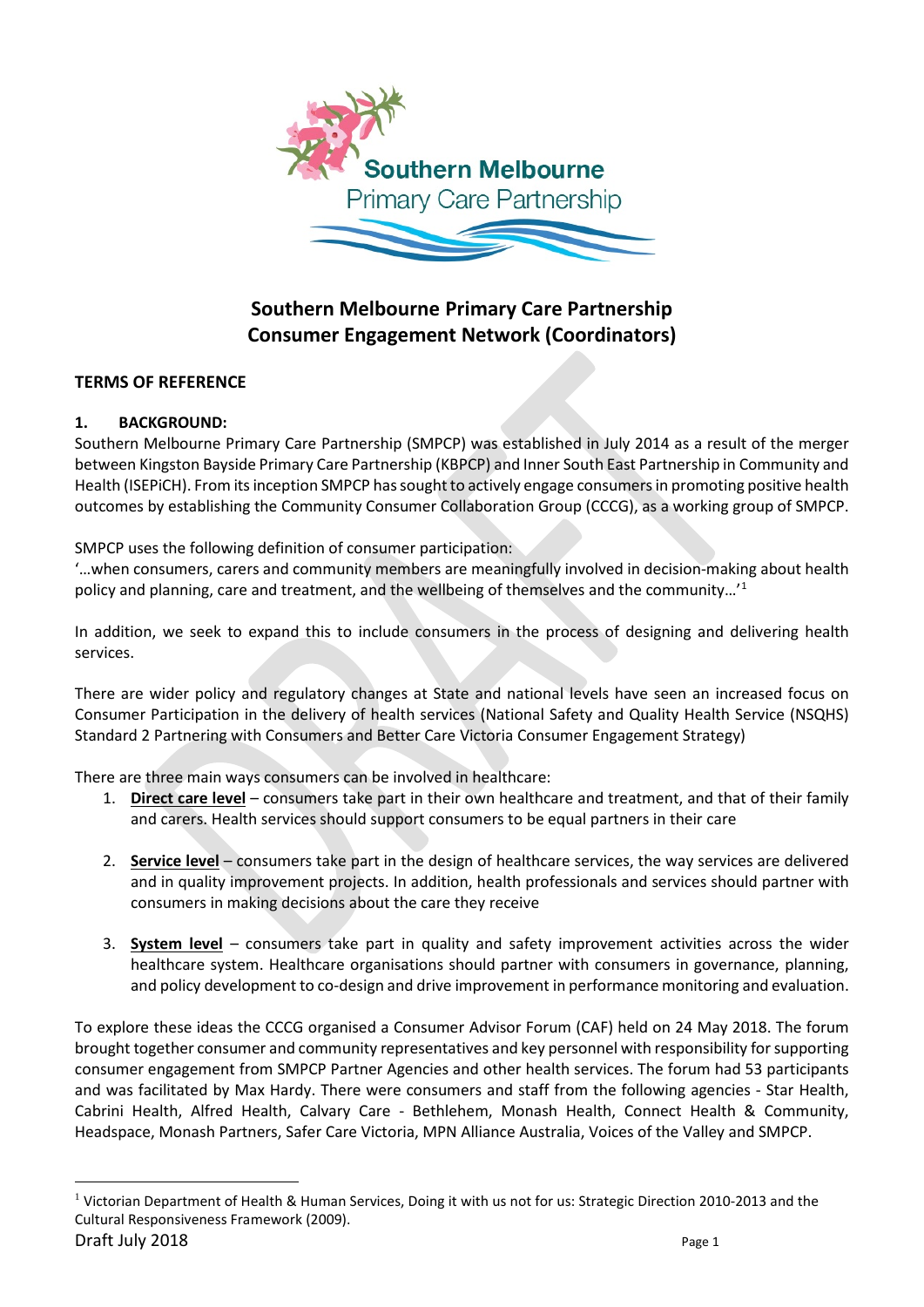# **2. PURPOSE:**

The CAF recommended the establishment of a Consumer Engagement Network (CEN) as an SMPCP Working Group with two constituent groups:

- Consumers, currently active, within consumer engagement processes of SMPCP partner agencies and like-minded health service providers services, and
- Consumer Participation Coordinators

These Terms of Reference refer to the Consumer Participation Coordinators / Patient Experience Coordinators

#### The key tasks identified for the CEN

- Identify and facilitate common training opportunities for consumers and co-ordinators. Some training suggestions include:
	- o Improving health literacy for consumer representatives
	- o Meeting procedures
	- o Engaging with clinicians
	- o Health governance systems
	- o National Standards
	- o Understanding Quality and Safety data
	- o Communication skill influencing and providing constructive feedback
	- o Advocacy skills
- Quarterly Co-ordinators support meetings to share ideas and strategies to promote consumer engagement and identify and facilitate common training opportunities for consumer representatives

## **LEVELS OF CONSUMER PARTICIPATION WITH SMPCP**

CEN in the context of SMPCP is primarily at the **systems level**, with a focus on designing systems in partnership with consumers. SMPCP also supports **service level** consumer involvement by encouraging our health service partners and other stakeholders to increase consumer input in their work towards redesigning and improving their services.

## **3. MEMBERSHIP:**

- Membership will consist of Consumer Participation Coordinators / Patient Experience Coordinators of SMPCP partner agencies and like-minded health service providers.
- A Chairperson will be selected from the members to chair meetings and approve agenda and minutes.

## **4. REPORTING**:

The CEN is established by and reports to the SMPCP Executive Governance Group.

## **5. AGENDA**:

SMPCP in collaboration with CEN Coordinators Chair to set and send meeting agenda, reminders and information/links via email prior for each CEN meeting

## **6. MINUTES**:

CEN representative to record Minutes & Actions, to be ideally circulated within two week of meeting. Minutes will be distributed, filed and maintained by SMPCP

## **7. MEETINGS**:

- The group will meet on a quarterly basis, on the 2nd Wednesday of the month, unless otherwise arranged.
- A meeting quorum is a minimum of half of the membership plus one (1).

## **8. ANNUAL REPORT:**

**Draft July 2018** Page 2